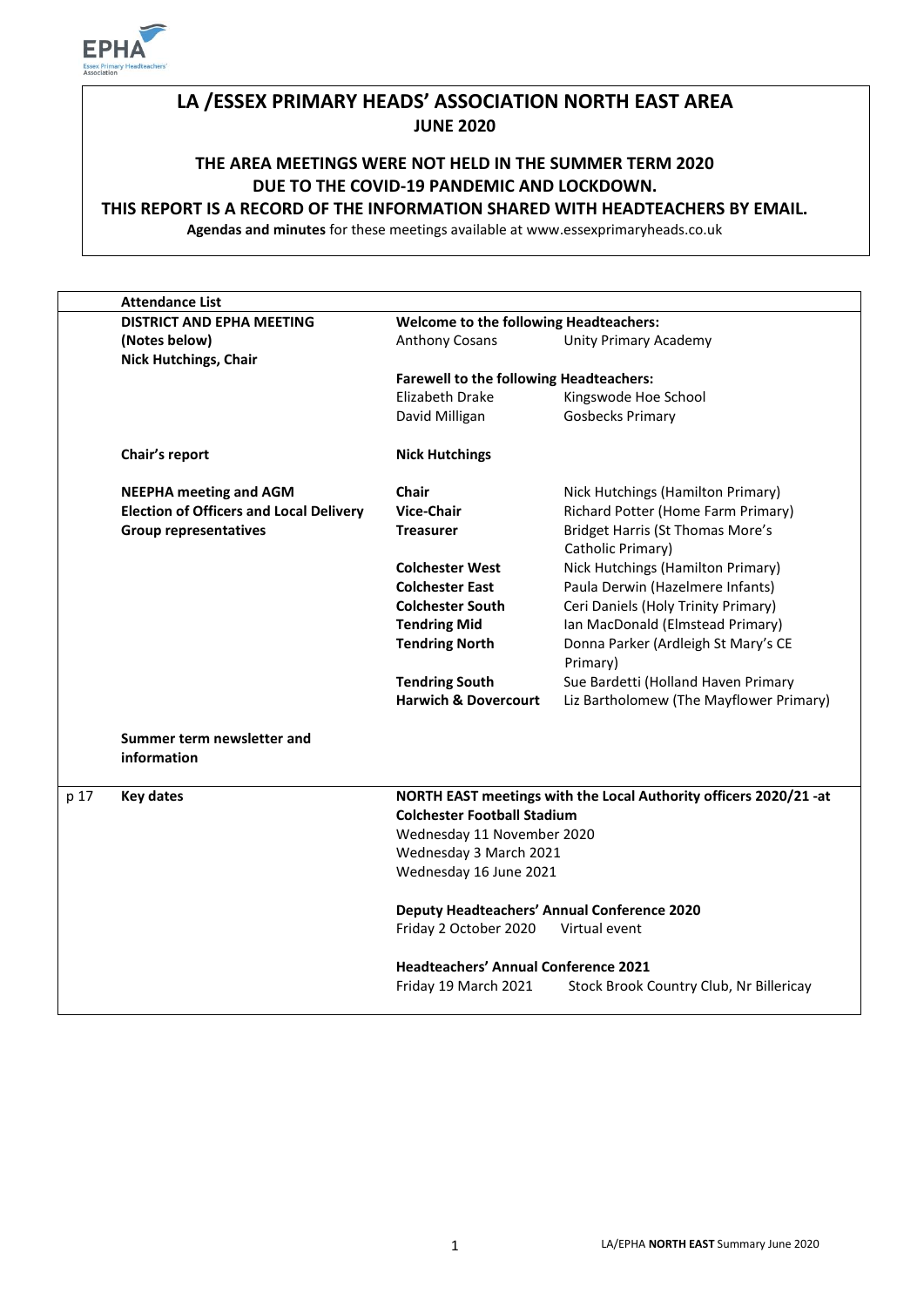

#### **NORTH EAST EPHA AREA SUMMARY June 2020**

The termly headteacher meetings will not be able to be held at the usual venues in June as a result of the Covid-19 pandemic. Primary schools have remained open during the lockdown, which started on 23<sup>rd</sup> March, and are beginning to increase their provision for pupils in various year groups. However, large gatherings are not yet allowed or advisable. We hope to return to normal for the meetings in November, but this term will conduct the business of the EPHA area meetings by email.

## **1. WELCOME AND FAREWELL – SUMMER 2020**

**Welcome to the following Headteachers:** Anthony Cosans Unity Primary Academy

**Farewell to the following Headteachers:**

Elizabeth Drake Kingswode Hoe School David Milligan Gosbecks Primary

If you are leaving please make use of the EPHA new heads' checklist, and complete it for your successor. This is available on the EPHA website at <https://essexprimaryheads.co.uk/info-and-documents/good-practice/>

#### **2. NORTH EAST EPHA ANNUAL GENERAL MEETING**

## **a) CHAIR'S REPORT**

Nick Hutchings, Chair of North East EPHA, sent the following report.

#### **Review of the year**

Who knew what would happen a year ago! I was recently rereading the minutes from our EPHA Executive meeting in October. The minutes were dominated with discussion about the Ofsted Framework and how schools were dealing with deep dives, and what the impact of the first inspections under the new framework were looking like.

Move forward by 6 months, and all schools in the UK were closed to all but 'key worker' children, we had developed a new language around 'social distancing', we were all beginning to provide home learning via electronic platforms and trying to diagnose coughs across the phone!!!

The education climate in the country, county and local area has changed beyond recognition. It is definitely going to take us all some time to start recovering and supporting children, staff and parents.

Firstly, I would like to acknowledge the fantastic work that all heads and senior teams did in closing schools with just 2 days' notice. This had never been done before and I truly hope that it will never be done again. The stratospheric amount of stress that was placed on individuals during this time is a testament to how resilient we are as a group of people.

I have very little memory of anything else that we have all achieved this year – not a surprise, I guess!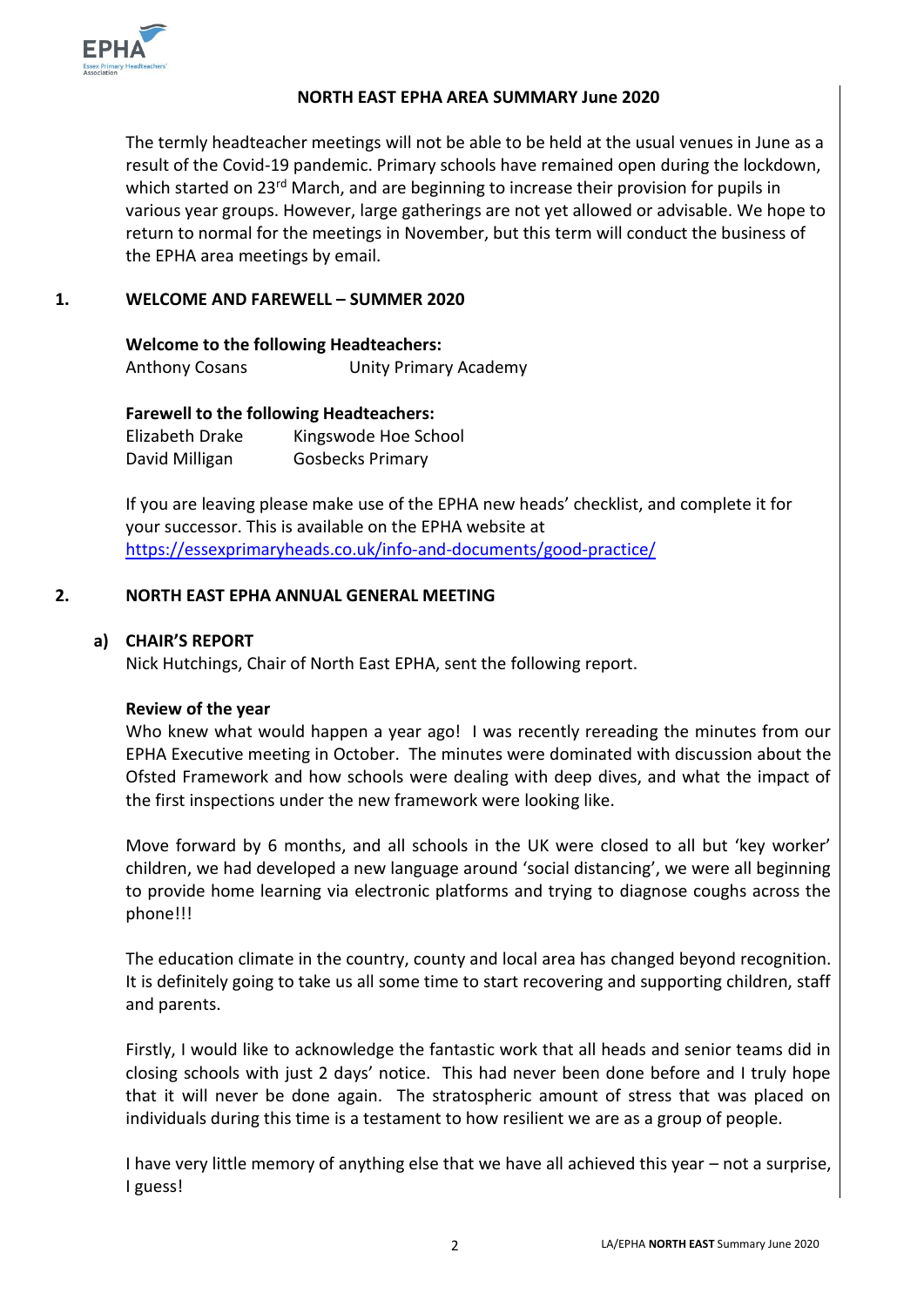

During the crisis I would like to thank Pam for her amazing work in supporting Essex Heads at all the local authority conference calls and keeping us up to date and putting forward heads' views. In the midst of all of this, she also manged to produce the excellent briefing notes to ensure we kept up to date with funding, governance and HR issues. EPHA would not run without Pam and I am sure you will join me in sending her many, many emails telling her how brilliant she is!!!!

#### **What is to come?**

Who knows?!! A second peak? PPE? Sanitizer?

The next academic year and those to come are clearly going to be difficult. There will be many demands on Headteachers and how they best deal with the demands from parents, children and staff. How we negotiate with the Local Authority and the various agencies that work with schools will also be paramount to the well-being of pupils and staff.

As always we will have a very tricky route to negotiate. Past lessons tell us we do a pretty good job and that strength is certainly held in numbers. Communicating with each other and choosing a strategy that is agreed by a number of heads, rather than just one, will provide protection and safety for us all. This is now the time where the 'bunker' mentality of some colleagues needs to recognised and support proactively offered by us all, even if we think we are being a pain!!

#### **My thoughts**

The North East EPHA group is a particularly passionate one and I know we will work together to navigate through the coming months and years. Having a clear message about accountability, testing and transition of children will enable us to shape the Local Authority's agenda and communications with the DfE. Stand strong and do not be afraid to voice your opinions.

EPHA will continue to support you, represent you at meetings and try to get the best deal that it can for children and staff across Essex.

As always it has been a pleasure to chair this group for another year. I've now been doing this since 2015. I love it; but am happy to hand it over to anyone that feels they would like the experience of running the group. If this is the case, please do contact Pam or myself. I am grateful for all of your support as always.

Do try to get some rest over the summer - you deserve it!!!!!!

*All four Chairs have agreed to continue in their posts, with the usual proviso that they will be happy to step aside if anyone else wants to take on the role!* 

*On behalf of EPHA and headteachers in each area, I would like to thank the four Chairs for their continued commitment and contribution to the Association and their determination to represent and support their colleagues across the county. They have done an excellent job*  and have given their time freely and generously – thanks to them all.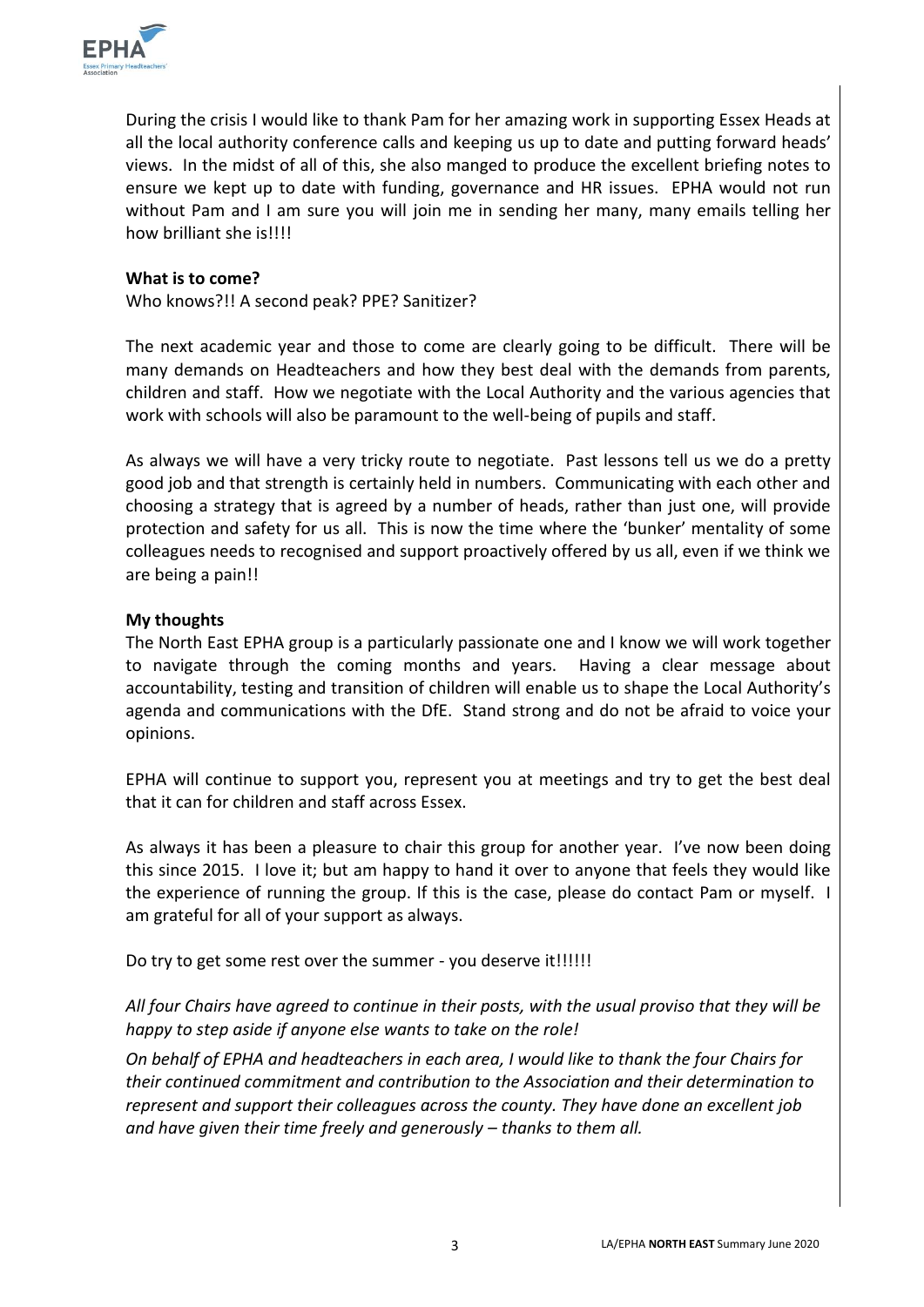

# **b) ELECTION OF OFFICERS AND LOCAL DELIVERY GROUP REPRESENTATIVES**

| <b>Chair</b>                    | Nick Hutchings (Hamilton Primary)                    |
|---------------------------------|------------------------------------------------------|
| <b>Vice-Chair</b>               | Richard Potter (Home Farm Primary)                   |
| <b>Treasurer</b>                | Bridget Harris (St Thomas More's Catholic Primary)   |
| <b>Colchester West</b>          | Nick Hutchings (Hamilton Primary)                    |
| <b>Colchester East</b>          | Paula Derwin (Hazelmere Infants)                     |
| <b>Colchester South</b>         | Ceri Daniels (Holy Trinity Primary, Eight Ash Green) |
| <b>Tendring Mid</b>             | Ian MacDonald (Elmstead Primary)                     |
| <b>Tendring North</b>           | Donna Parker (Ardleigh St Mary's CE Primary)         |
| <b>Tendring South</b>           | Sue Bardetti (Holland Haven Primary                  |
| <b>Harwich &amp; Dovercourt</b> | Liz Bartholomew (The Mayflower Primary)              |

The officers and Local Delivery Group representatives were thanked for the hard work that they do on behalf of headteachers in the North East Area and for agreeing to continue in their roles or taking on new positions.

#### **c) EPHA Executive report**

The EPHA Executive has met more frequently than usual to discuss the challenges and changes that are being experienced by primary-phase schools across the county. Minutes of the meetings are available on the EPHA website at <https://essexprimaryheads.co.uk/meetings/executive/>

**d) The Summer term EPHA newsletter**, including dates for the 2020/21 school year, was circulated to headteachers by email -these can also be found on the Newsletter page of the EPHA website [www.essexprimaryheads.co.uk.](http://www.essexprimaryheads.co.uk/)

#### **e) EPHA Annual funding**

EPHA continues to be funded by a top-slice from the DSG. The cost to each school is £320. Please see the article *"What do headteachers get in return for their top-sliced contribution to EPHA?"* available on the EPHA website.

[https://essexprimaryheads.co.uk/files/what-headteachers-get-in-return-for-their-epha](https://essexprimaryheads.co.uk/files/what-headteachers-get-in-return-for-their-epha-contribution-2020-21.pdf)[contribution-2020-21.pdf](https://essexprimaryheads.co.uk/files/what-headteachers-get-in-return-for-their-epha-contribution-2020-21.pdf)

Please remind your Finance Officer that the school does not have to pay a subscription for the financial year.

#### **f) The EPHA county Annual General Meeting – Wednesday 7 October 2020**

We plan to hold the AGM as usual at Chelmsford City Football Club. Michelle Winter, Senior HMI for the Eastern Region, will attend the meeting to talk about the future of Ofsted. You will receive the agenda and information about the AGM by email in advance of the meeting.

#### **g) CONFERENCES**

## **Deputy Headteachers' conference - Friday 2 October 2020**

Unfortunately, as a result of the continued uncertainty around when large gatherings will be able to resume, the decision has been made not to hold the annual Deputy and Assistant Headteachers' conference this year. This would have been our 15<sup>th</sup> deputy conference, and we know that for many this is an annual date in the diary that senior leaders value and look forward to.